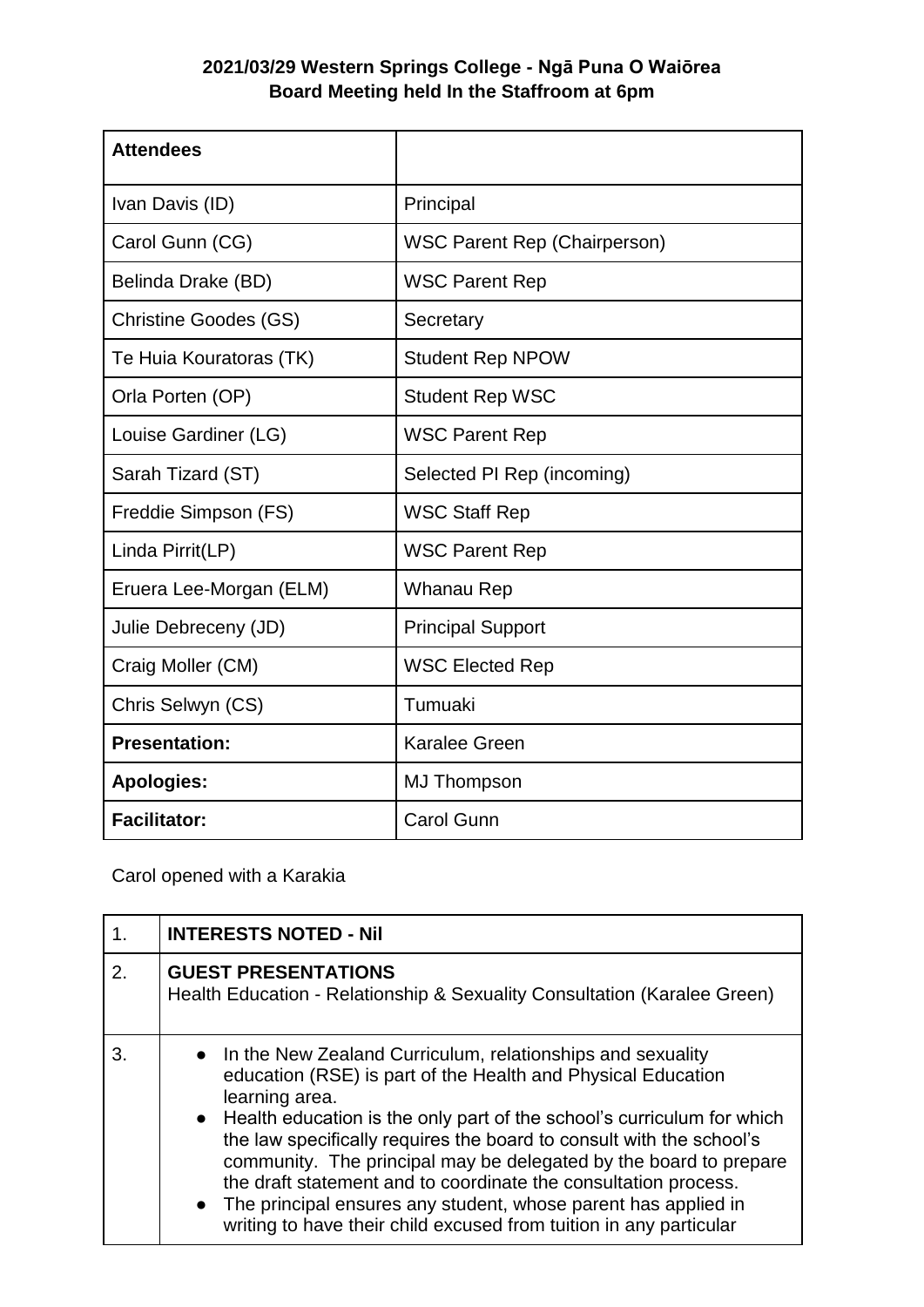|    | element of RSE, is excluded from the relevant tuition and is<br>supervised during the period of that tuition.<br>• The principal ensures programmes are implemented and evaluated<br>effectively and that adequate time is given<br>The board is required to adopt a statement on the delivery of the<br>$\bullet$<br>Health curriculum following consultation.<br>Karalee continued to update the board about this programme and the<br>topics it covered.<br>Action: Karalee and Ivan to meet to discuss a draft statement.<br>Action: At the next Board meeting (17 May) bring back the draft<br>statement for Board discussion.<br>WSCW used to run with the Peer Sexualtiy Support Programme. We<br>no longer qualify for this funding because of our decile rating.<br>The student reps would like to engage with Sue Poupouare to see if<br>this could be re-establish here.<br>Action: Investigate whether we could pay the cost to be part of this<br>programme.<br>We could then fundraise for it.<br>Carol thanked Karalee for her presentation.                             |
|----|-----------------------------------------------------------------------------------------------------------------------------------------------------------------------------------------------------------------------------------------------------------------------------------------------------------------------------------------------------------------------------------------------------------------------------------------------------------------------------------------------------------------------------------------------------------------------------------------------------------------------------------------------------------------------------------------------------------------------------------------------------------------------------------------------------------------------------------------------------------------------------------------------------------------------------------------------------------------------------------------------------------------------------------------------------------------------------------------|
| 4. | <b>STRATEGIC DECISIONS</b><br><b>Solar Report:</b><br>Eruera says that Te Ohonga Ake still needs to meet to discuss the<br>solar project.<br>Also, Te Ohonga Ake still needs to discuss representation for master<br>$\bullet$<br>planning and representation on the Trust.<br>Carol talked about how we need to think about how we deal with the<br>$\bullet$<br>money that people donate to the school.<br>Do we need to review the constitution of the Trust? Trust law has<br>$\bullet$<br>changed recently and we need to look into this.<br>The Board Chair and the Principal need to be on this Trust plus<br>$\bullet$<br>representation from Te Ohonga Ake.<br>It is the Trust's role to review but they would welcome Board input.<br>NZSTA has templates for this.<br>$\bullet$<br>We do have a work plan and this needs to be updated.<br>$\bullet$                                                                                                                                                                                                                         |
| 5. | <b>STRATEGIC DISCUSSIONS</b><br><b>Tumuaki Report:</b><br>Chris announced he is resigning from his Kahu Ako lead principal<br>$\bullet$<br>role because of institutional racism.<br>Kerri and Riki have been spoken to.<br>His other Kahu Ako involvements will continue.<br>$\bullet$<br>• A letter will be written and sent to the Ministry.<br>Chris' employment letter is the same as other principals but he is not<br>$\bullet$<br>being given the recognition<br>The Manu Korero topics have been sent out.<br>$\bullet$<br>Manu Korero will be hosted at Aoraki in June<br>$\bullet$<br>Various plans are being worked on about how this will proceed.<br>$\bullet$<br>Māori NCEA information Evening is after the Pasifika BBQ tomorrow.<br>$\bullet$<br>Kapa Haka is progressing well for Polyfest.<br>$\bullet$<br>HOH positions are still not filled. No consensus has been reached<br>by Waiōrea SLT.<br>New senior kaiako working well with mentor Linda Dillon.<br>$\bullet$<br>Linda Dillon is also working with teachers on the Teach First<br>$\bullet$<br>Programme. |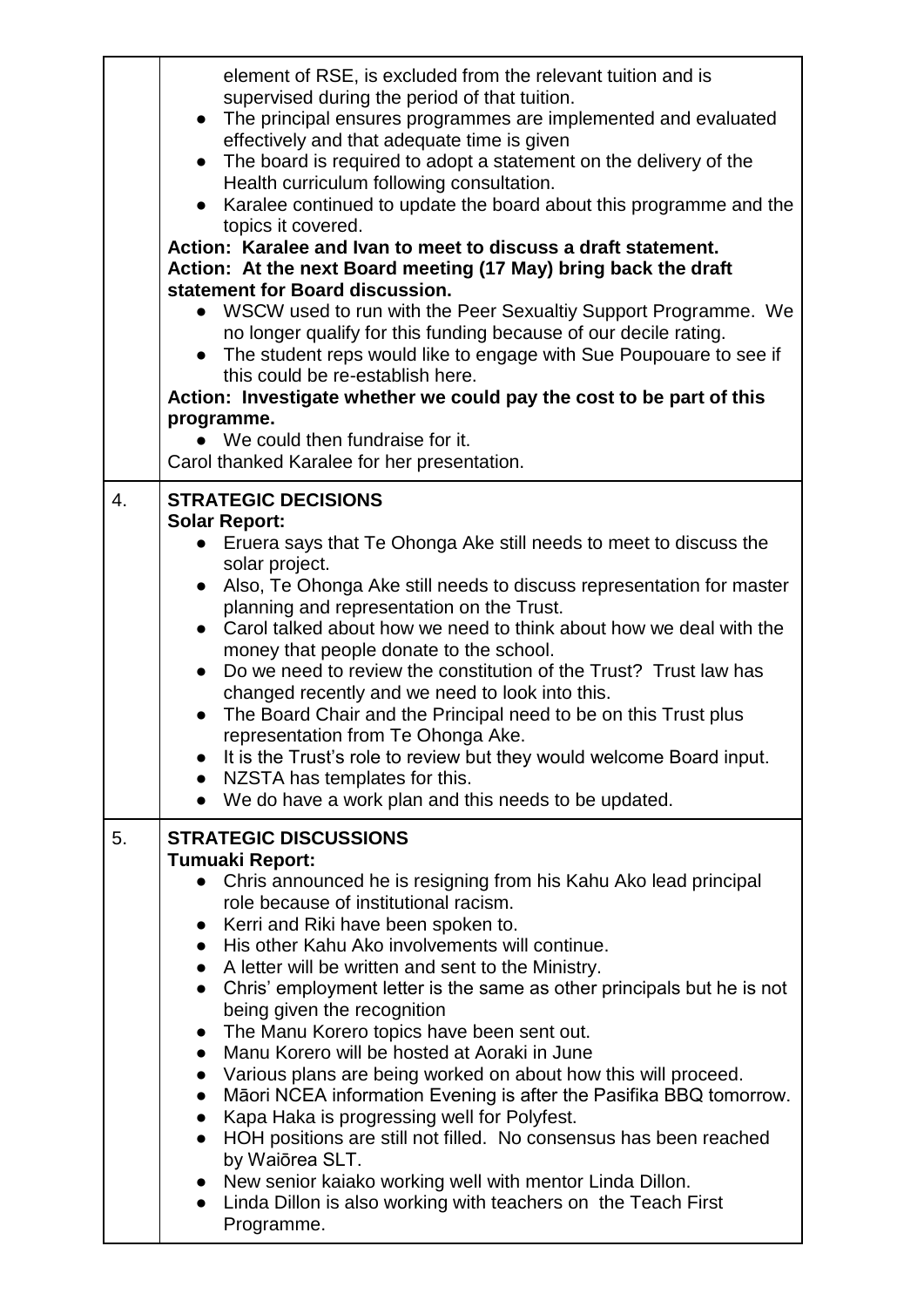|      | Relief has been an issue. SLT and PPTA have been responsive to                                                                             |  |  |
|------|--------------------------------------------------------------------------------------------------------------------------------------------|--|--|
|      | this.                                                                                                                                      |  |  |
|      | There is a new IT initiative. The goal is to increase Māori and<br>$\bullet$<br>Pasifika participation in the IT industry.                 |  |  |
|      | • The majority of Waiōrea will go to the Haka Party Incident.                                                                              |  |  |
|      | There will be two fundraising events held by Waiōrea this year.<br>$\bullet$                                                               |  |  |
| 7.30 | <b>Dinner</b>                                                                                                                              |  |  |
|      | <b>Student Wellbeing and Achievement:</b>                                                                                                  |  |  |
|      | A brief meeting has been held.                                                                                                             |  |  |
|      | A discussion was held around how results are analysed then used to<br>$\bullet$                                                            |  |  |
|      | develop teaching plans.                                                                                                                    |  |  |
|      | • Overall pass rates went well.                                                                                                            |  |  |
|      | • Waiorea lost seven or eight students who had to leave school and go                                                                      |  |  |
|      | to work due to COVID.<br>$\bullet$                                                                                                         |  |  |
|      | The Student Council is being reintroduced by the Board Student<br>Reps and Learning Leaders. There is much interest.                       |  |  |
|      | At O Week, Orange house leaders started up a English medium<br>$\bullet$                                                                   |  |  |
|      | Kapa Haka group.                                                                                                                           |  |  |
|      | The Student Wellbeing and Achievement Committee would like to<br>$\bullet$                                                                 |  |  |
|      | carry on meeting.<br>Agenda items for this meeting are called for.                                                                         |  |  |
|      | 1. How do you get your concerns to the Board?                                                                                              |  |  |
|      | <b>Student Report:</b>                                                                                                                     |  |  |
|      | The Feminist Group has asked for the bathrooms to be gender                                                                                |  |  |
|      | neutral and has asked that the Board listens.                                                                                              |  |  |
|      | Orla read out a letter from the group.<br>$\bullet$                                                                                        |  |  |
|      | This can be an agenda item for the Student Wellbeing Committee.<br>$\bullet$                                                               |  |  |
|      | Invite Ms Green and Mr Pollock to this meeting also.<br>Orla to report back to the group to say that their concerns have been<br>$\bullet$ |  |  |
|      | seriously listened to and is an ongoing consideration by the SLT. All                                                                      |  |  |
|      | views need to be listened to.                                                                                                              |  |  |
|      | This can also be taken to the new Student Council then get an                                                                              |  |  |
|      | across school voice.,                                                                                                                      |  |  |
|      | Property and roll-growth challenges:                                                                                                       |  |  |
|      | The new build was designed for 1700 and we have passed capacity                                                                            |  |  |
|      | level already.<br>Various projections around roll growth show that we could have over<br>$\bullet$                                         |  |  |
|      | 2,000 by 2023.                                                                                                                             |  |  |
|      | Master planning is happening.                                                                                                              |  |  |
|      | • Carol invited members to attend a meeting at the Ministry on 13 April                                                                    |  |  |
|      | around roll growth.<br>• Waiōrea should be represented.                                                                                    |  |  |
|      | Action: CM to approach Anthony Hotene? To see if he can attend this                                                                        |  |  |
|      | meeting.                                                                                                                                   |  |  |
|      | <b>Staff Rep Report:</b>                                                                                                                   |  |  |
|      | Staff would like to acknowledge SLT for relieving the internal relief                                                                      |  |  |
|      | anxiety.                                                                                                                                   |  |  |
|      | • There are well being concerns around the Spotless cleaning staff.                                                                        |  |  |
|      | • There is anxiety around teaching spaces and equity.<br>Action: Freddie to report back to staff that she has brought the                  |  |  |
|      | building capacity issues to the board's attention.                                                                                         |  |  |
|      | Staff acknowledge the PD sessions that have been arranged.                                                                                 |  |  |
|      | <b>Principal's Report.</b>                                                                                                                 |  |  |